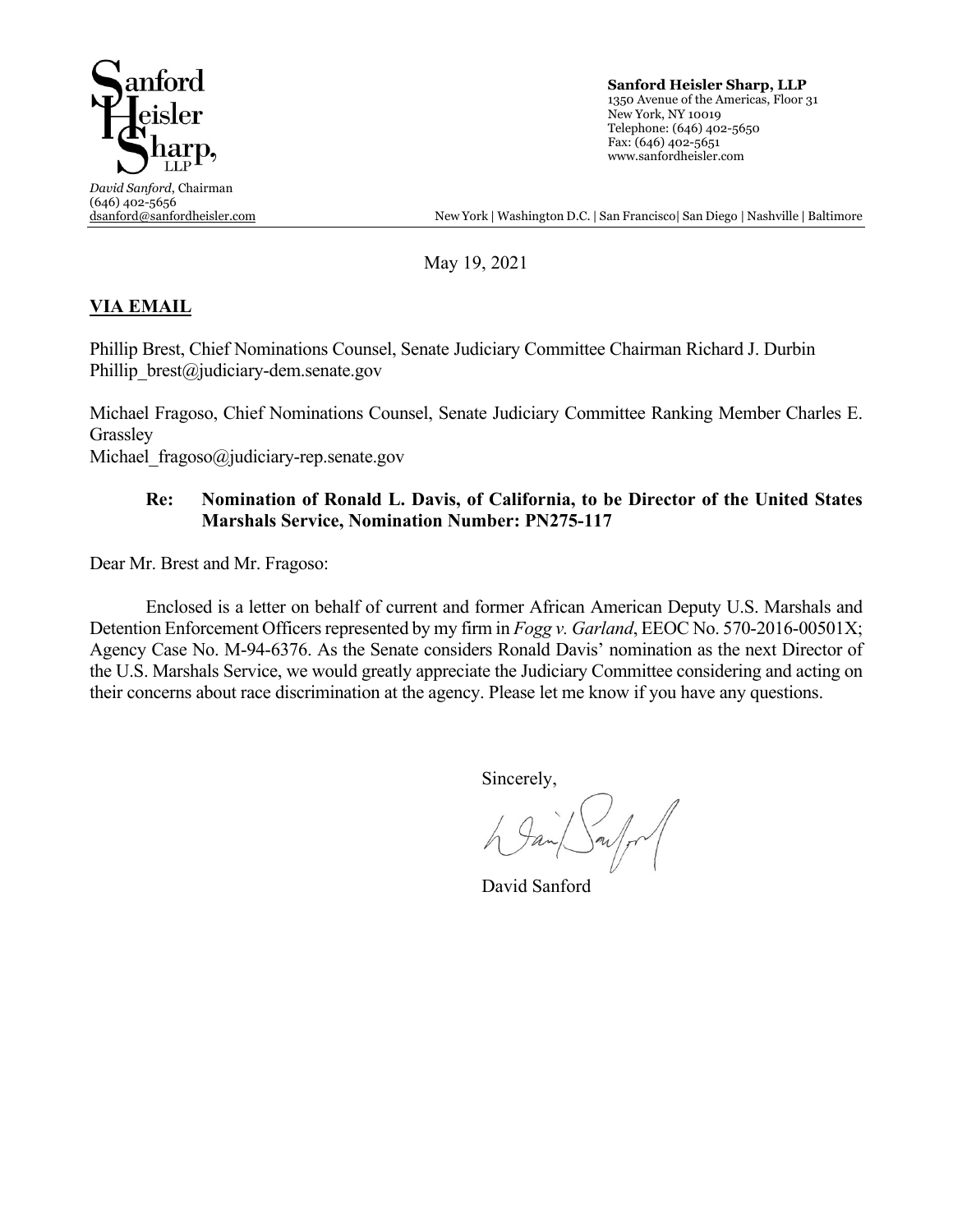May 19, 2021

The Honorable Richard J. Durbin Chairman Committee on the Judiciary United States Senate Washington, DC 20510

The Honorable Charles E. Grassley Ranking Member Committee on the Judiciary United States Senate Washington, DC 20510

Dear Chairman Durbin and Ranking Member Grassley,

As the Senate considers the nomination of Ronald L. Davis for Director of the United States Marshals Service (USMS), we write, as current or former Deputy U.S. Marshals and Detention Enforcement Officers, to ask that you request that Mr. Davis and the USMS commit to addressing long-standing issues of race discrimination at the Agency. These issues are at the center of *Fogg v. Garland*, the longest-running employment discrimination class action in U.S. history. **We urge the Committee to ask Mr. Davis to commit to personally investigating the claims in the lawsuit, seek to resolve them, and regularly update the Committee on his progress.**

*Fogg v. Garland* includes **over 700** current and former African American Deputy U.S. Marshals (DUSMs) and Detention Enforcement Officers (DEOs) who have experienced racism in hiring, promotions, and headquarters assignments. Since the case began in 1994 with a class action charge filed by Deputy U.S. Marshal Matthew Fogg at the Equal Employment Opportunity Commission, the USMS has refused to remedy its discriminatory practices despite a long, well-documented history of racism at the agency:

**January 1977:** Assistant Attorney General Peter R. Taft published a report finding discrimination against Black Deputy U.S. Marshals in promotions, assignments, training, and other practices, and recommended several remedies.

**August 1992:** An Ad Hoc Committee appointed by the Director of the U.S. Marshals Service found racial disparities in hiring that confirmed the accuracy of the perception of a **"a good old boy network" that discriminated against African Americans**.

**March 1996:** The Department of Justice Office of Inspector General issued a report about the annual gathering of law enforcement personnel known as the "Good Ol' Boy Roundup" that occurred for over a decade. The Inspector General found "substantial credible evidence" of blatantly racist signs reading "n\*\*\*\*\* checkpoint" and "any n\*\*\*\*\*\*s in that car?" and other activities. The OIG found that **44 past and present DOJ employees, including Marshals Service employees, had attended at least one roundup.**

**1998:** In an annual report to the EEOC, USMS acknowledged that the Department of Justice Civil Rights Division concluded that the USMS' hiring examination was racially discriminatory. DOJ's review of USMS hiring practices concluded that "**the current [Deputy hiring] examination has been found to have significant adverse impact on African-Americans**." Later EEOC reports reveal that no new hiring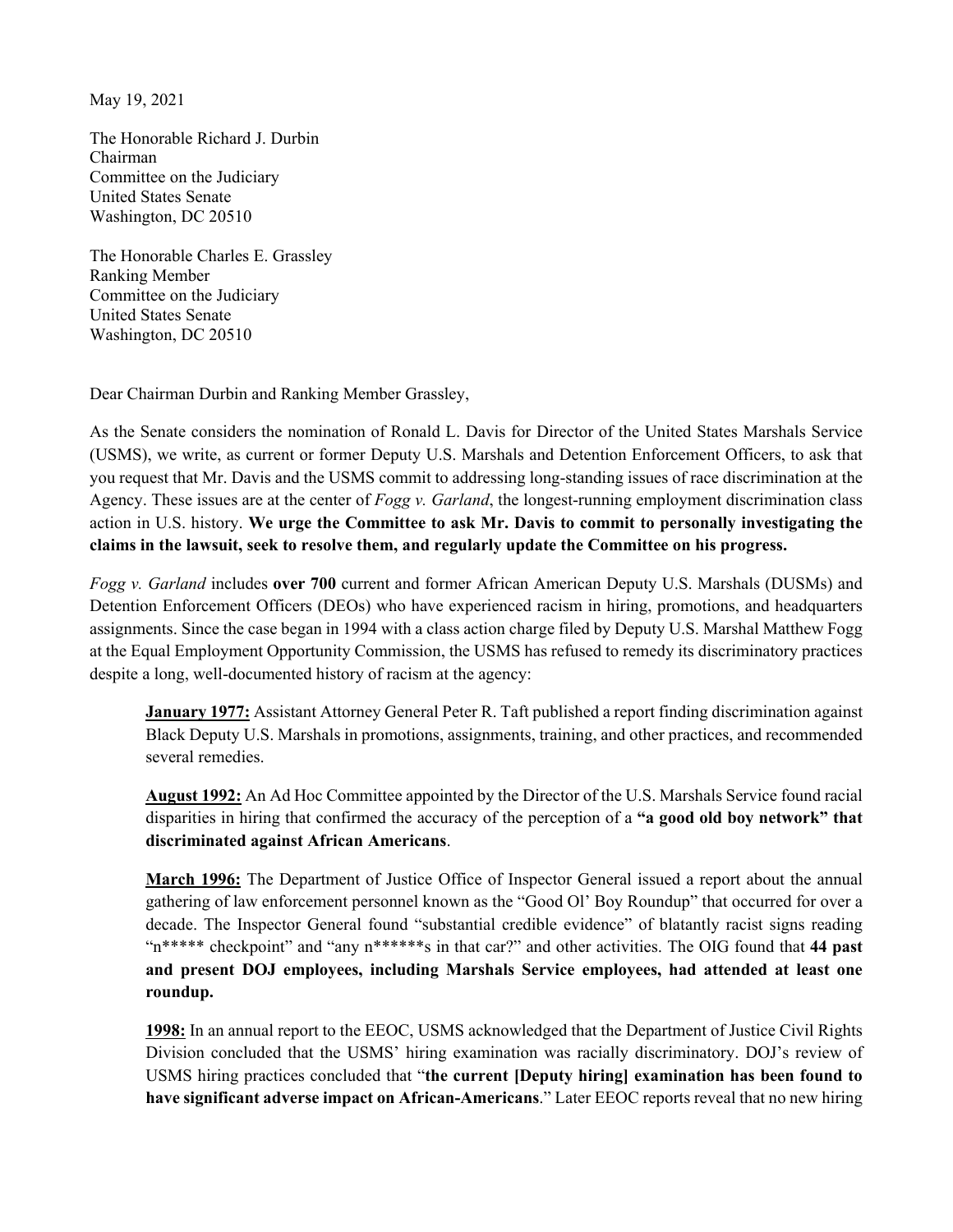exam was developed until 2001 and that, despite the new hiring exam, **there continued to be an underrepresentation of African Americans in the USMS workforce.** 

**April 1998:** A jury awards Deputy U.S. Marshal Matthew Fogg \$4 million in his individual race discrimination trial. The presiding federal judge and jury heard testimony about a "**U.S. Marshals Service . . . that has labored in substantial racial turmoil for at least a decade, and in which racial identities are keenly felt. The perception is pervasive on the part of African–American members of the Marshals Service that they are less highly regarded and more is expected of them than of their white peers.**" The judge found that this testimony "constituted sufficient evidence to support the jury's finding that Fogg had been exposed to a hostile racial environment."

**October 2008:** African American DUSMs David Grogan and James Brooks file a class action complaint in federal court which is eventually subsumed by the *Fogg* class action. Evidence in the case revealed:

- Statistically significant racial disparities in the promotion of African American Deputies to GS-13, GS-14, and GS-15 management positions.
- The Agency's own expert confirmed that African Americans were significantly underrepresented in promotions.
- Significant racial disparities across Marshals Service headquarters divisions. Analysis showed that African American Deputies were statistically significantly less likely to hold positions in the **prestigious and coveted Investigative Operations and Tactical Operations Divisions which were 95% white**. The racial make-up of these divisions remains identifiably white.

**July 2012:** After years of litigation, the EEOC Office of Federal Operations reverses a previous class certification denial and concludes that **"the practices at issue affect the whole class and not only a few employees."** 

**November 2015:** The EEOC Office of Federal Operations concludes that **"there is evidence of both centralized control over these promotional decisions, as well as evidence of an Agency-wide discriminatory policy."**

**February 2017:** The EEOC Administrative Judge affirms that the class includes African American DUSMs and DEOs subjected to **"policies and practices regarding promotions, including reassignments and transfers, Headquarters assignments, and hiring and recruitment from January 23, 1994 to present."** 

**Despite all of this evidence, the USMS has never resolved these allegations of racism after 27 years of litigation at the EEOC and in federal court.** The USMS' position contrasts with other federal law enforcement agencies, such as the Bureau of Alcohol, Tobacco and Firearms, the Federal Bureau of Investigation, and the Secret Service, that have acted to resolve class action race discrimination cases brought at about the same time as *Fogg*.

We are deeply proud to have served our country in the oldest and most storied federal law enforcement agency. Every day, we have protected the federal judiciary, apprehended fugitives, and ensured the smooth functioning of courts, among other functions. **We are dismayed that the USMS' history of race discrimination threatens the integrity and reputation of an agency with such a critical role to play in our country. It is imperative that Mr. Davis finally put an end to the USMS' refusal to acknowledge and address race discrimination at the agency.**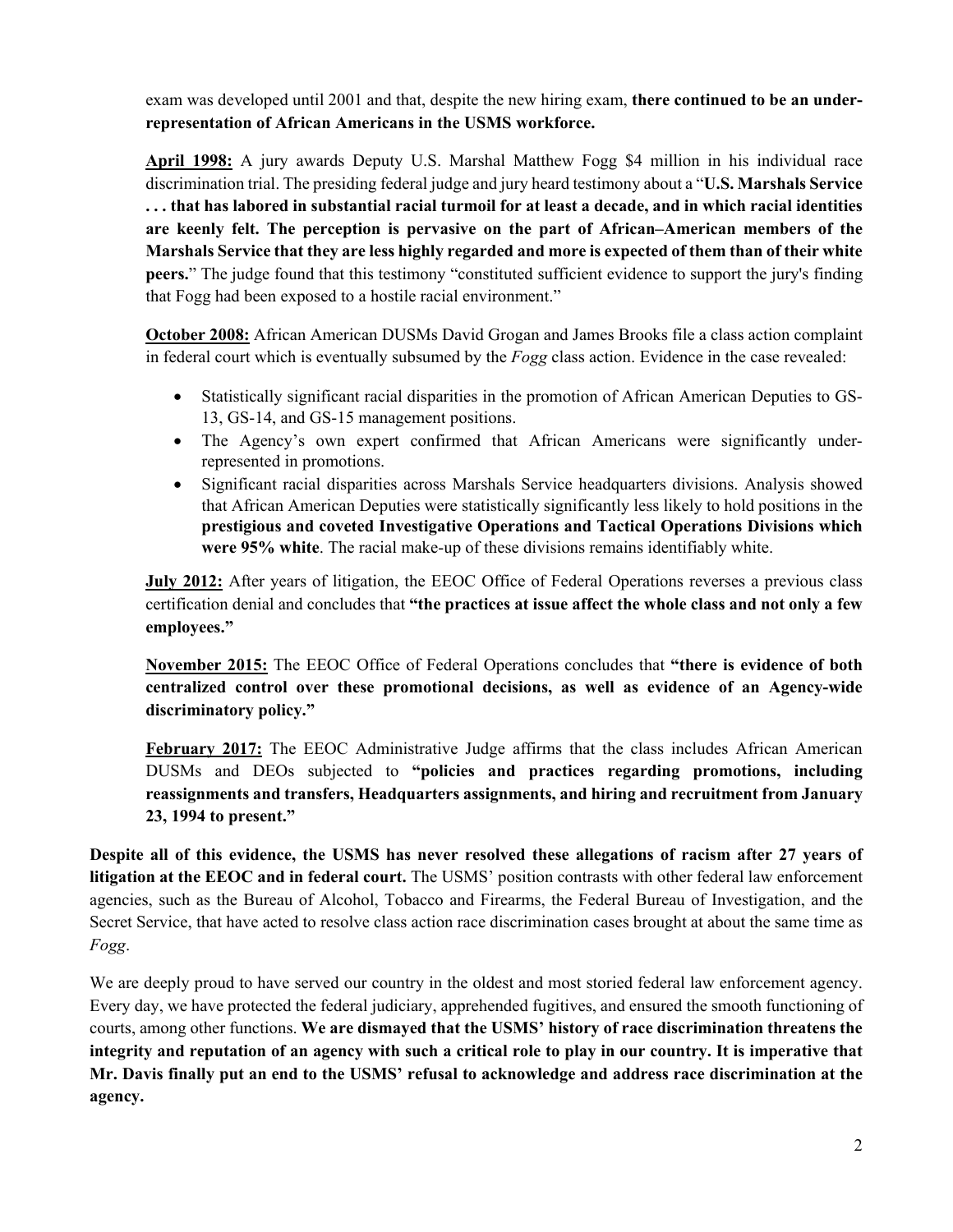Mr. Davis has acknowledged that structural racism and "institutional deficiencies" have harmed both communities of color and law enforcement officers of color. He has confronted structural racism as a police chief and Department of Justice Official. We can think of no more important task for Mr. Davis as Director than to finally confront and dismantle long-standing, documented systemic racism at the Marshals Service by resolving the issues raised by the class in *Fogg*. We ask only that you hold Mr. Davis and the USMS accountable by requesting that he personally investigate the claims in *Fogg*, seek to resolve them, and regularly update the Committee on his progress.

Thank you for your consideration.

Sincerely,

**Damon Adams** of North Carolina Senior Inspector, Deputy U.S. Marshal Served in SC/DC, E/NC, HQ Employee of the USMS from 2003–Present

**Drew Arthur** of Texas Senior Judicial Security Inspector Served in S/FL, E/VA, D/HI, D/NV, E/TX Employee of the USMS from 1988–2008

**Tricia Ashford** of New Jersey Chief Deputy U.S. Marshal Served in E/PA, TD, M/GA Employee of the USMS from March 1992–1996, 2002–2018

**J.K. Banks, III** of Georgia Deputy U.S. Marshal Served in N/GA Employee of the USMS from 2003–Present

**Ivan Baptiste, Jr.** of New Jersey Supervisory Deputy U.S. Marshal, Ret. Served in D/NJ Employee of the USMS from 1977–2008

**Lori M. Bell** of New Jersey Senior Inspector, Deputy U.S. Marshal Served in D/NJ, E/NY, HQ Employee of the USMS from 2003–2008, 2009–Present

**Willer Dean Blanding** of Florida Assistant Chief Deputy U.S. Marshal, Ret. Served in D/NJ, S/FL, E/TN, D/VI Employee of the USMS from 1979–2006

**Timothy A. Boyd** of New Jersey Criminal Investigator, Deputy U.S. Marshal, Ret. Served in E/NY, D/NJ Employee of the USMS from 1988–2011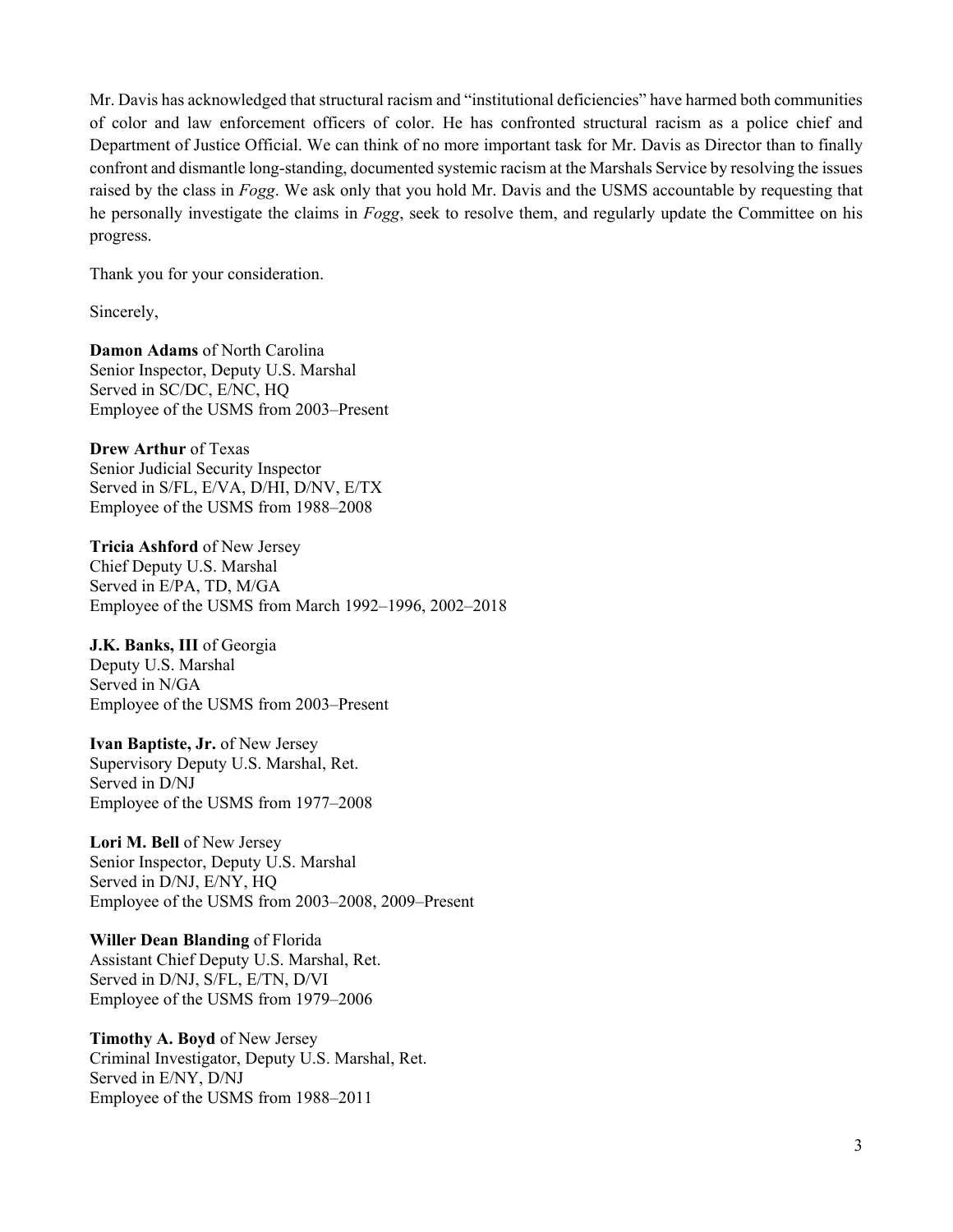**Herman Brewer, Jr.** of Virginia Chief Deputy U.S. Marshal, Ret. Served in N/IL, E/LA, D/PR, HO Employee of the USMS from 1986 –2014

**Bryan Brown** of Virginia Senior Inspector, Deputy U.S. Marshal Served in S/CA, N/CA, W/VA, HQ Employee of the USMS from 2011 –Present

**Karen J. Brown** of Maryland Assistant Chief Inspector Served in D/MD, DC/DC, HQ Employee of the USMS from 1986 –Present

**Leodus Brown** of Virginia Senior Inspector, Deputy U.S. Marshal Served in SC/DC, W/WA, HQ Employee of the USMS from 2011 –Present

**William "Buz" Brown** of Indiana Chief Deputy U. S. Marshal of the U.S. Marshals Service, Ret. Served in DC/SC, N/IN, S/IN D/VI, HQ Employee of the USMS from 1990 –2019

**Tracy Bryce** of Maryland Detention Enforcement Officer, Ret. Served in SC/DC Employee of the USMS from 1992 –2015

**Steven Burns** of Maryland Criminal Investigator, Deputy U.S. Marshal, Ret. Served in SC/DC Employee of the USMS from 1993 –2018

**Robert C. Byars** of Maryland Deputy U.S. Marshal, Ret. Served in SC/DC, DC/DC Employee of the USMS from 1989 –2020

**Dr. Eric L. Clark** of District of Columbia Supervisory Detention Enforcement Officer Served in SC/DC Employee of the USMS from 2000 –2017

**William M. Coleman** of South Carolina Detention Enforcement Officer Supervisor, Ret. Served in SC/DC Employee of the USMS from 1993 –2016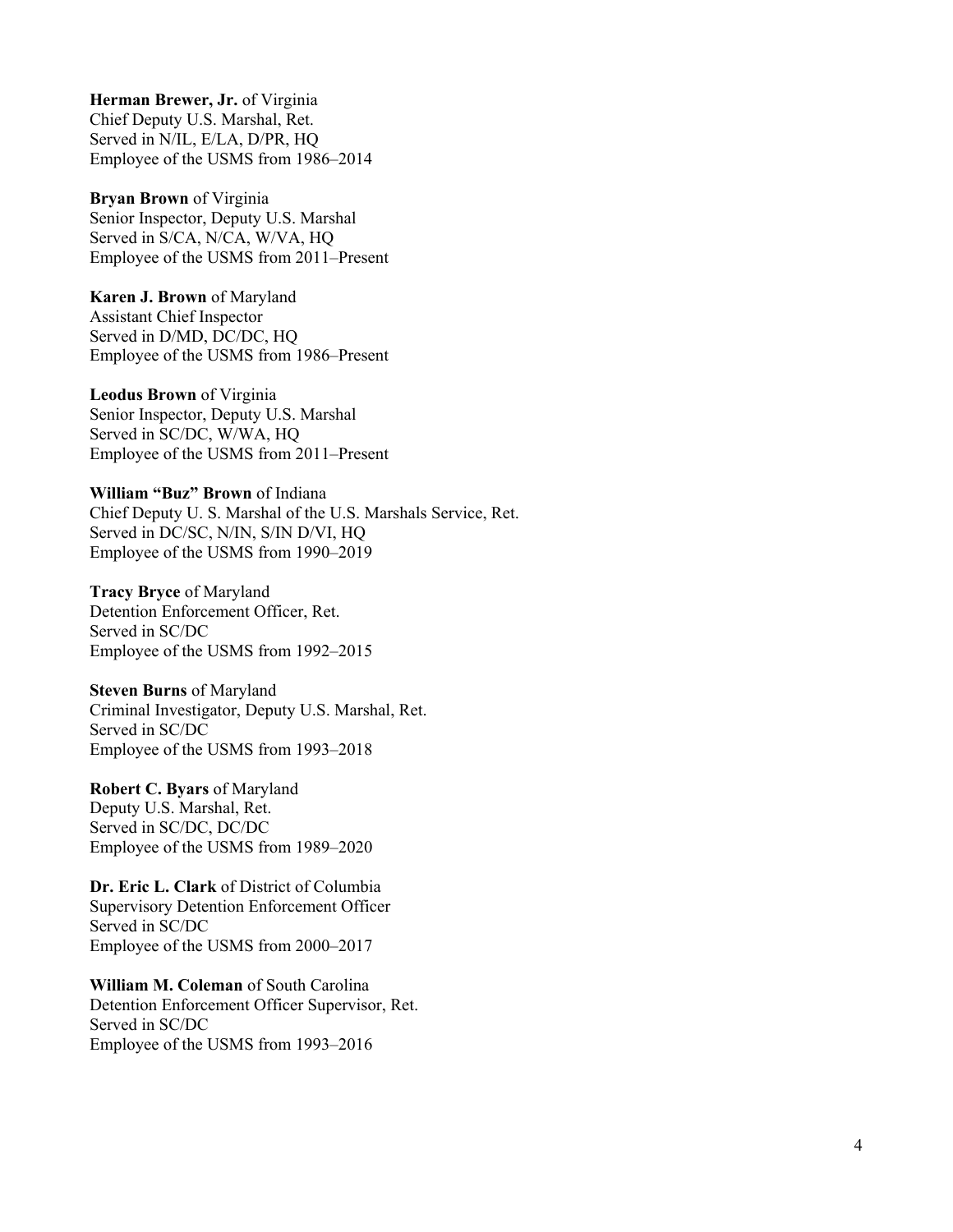**Jeremy Conley** of Maryland Deputy U.S. Marshal Served in E/WA, S/CA, D/MD Employee of the USMS from 2010 –Present

**Tyrone Cotton** of Maryland Supervisory Detention Enforcement Officer, Ret. Served in SC/DC Employee of the USMS from 1985 –2006

**Geraldo Crooke** of Florida Senior Inspector, Deputy U.S. Marshal, Ret. Served in D/VI, N/GA, D/NE, M/FL, HQ Employee of the USMS from 1991 –2016

**James Dad e** of Maryland Detention Enforcement Officer, Ret. Served in SC/DC Employee of the USMS from 1987 –2004

**Mark Edge** of Maryland Detention Enforcement Officer, Ret. Served in SC/DC Employee of the USMS from 1989 –2014

**Dwayne Epps** of California Senior Inspector, Deputy U.S. Marshal Served in S/CA Employee of the USMS from 1997 –Present

**Jeremy Felton** of Arizona Detention Management Inspector Served in D/AZ, SC/DC Employee of the USMS from 2014 –Present

**Dr. Matthew Fogg** of Maryland Chief Deputy U.S. Marshal, Ret. Served in SC/DC Employee of the USMS from 1978 –2008

**Charles Ernest Fonseca** of Michigan Chief Inspector Served in E/MI, HQ Employee of the USMS from 1985 –2005

**Randy Foster** of Florida Supervisory Deputy U.S. Marshal, Ret. Served in SC/DC Employee of the USMS from 1991 –2013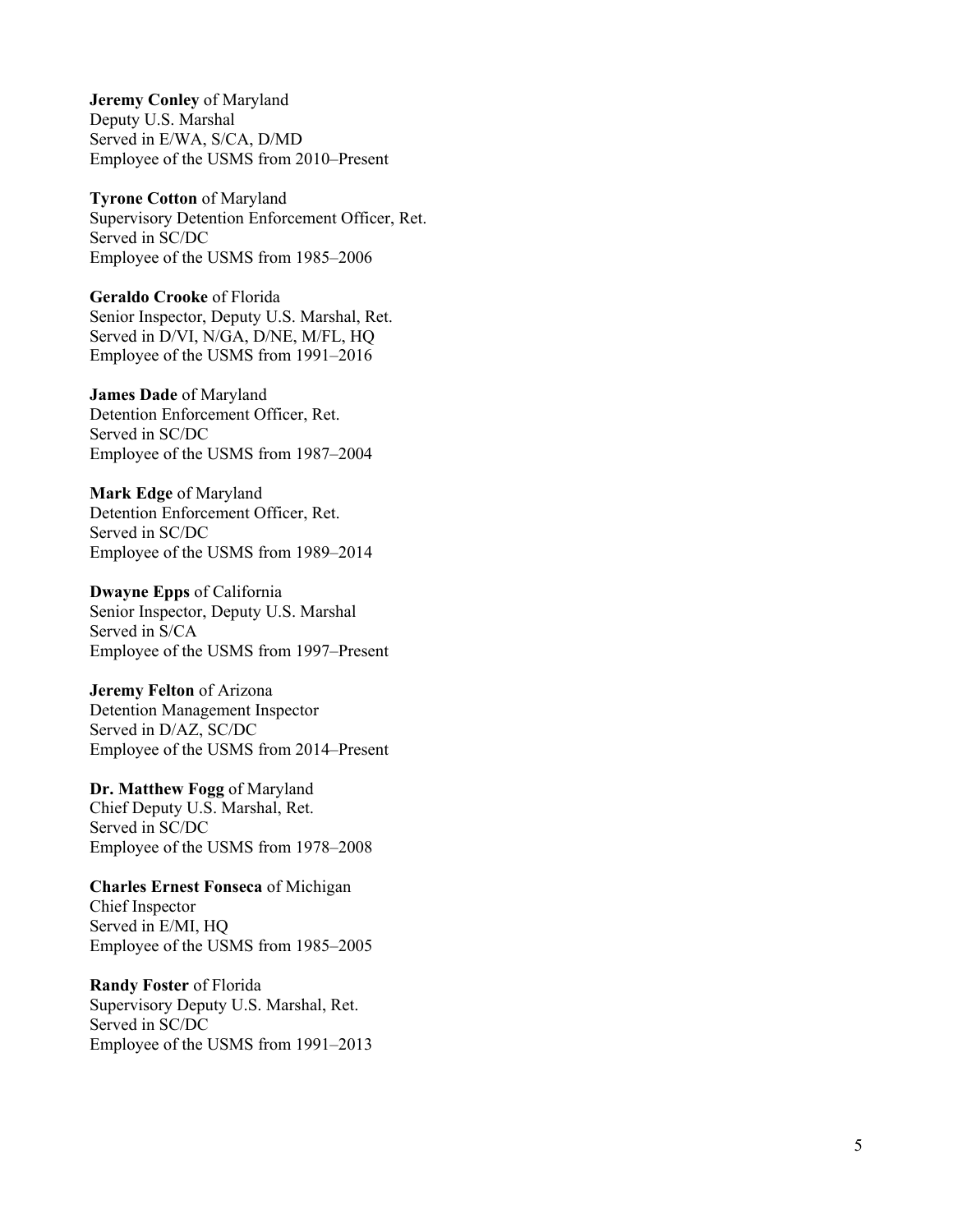**Cordell Frazier** of Tennessee Deputy U.S. Marshal Served in M/TN Employee of the USMS from 2005 –Present

**Shervonne S. Gallow** of Louisiana Deputy U.S. Marshal Served in W/MO, S/CA, W/LA Employee of the USMS from 2001 –Present

**Flora Gant Bridges** of Missouri Chief Inspector, Proposing Official, Office of the Director Served in E/MO, C/IL, HQ Employee of the USMS from 1999 –2018

**Maceo Gates** of Maryland Deputy U.S. Marshal Served in SC/DC, D/MD Employee of the USMS from 2014 –Present

**Barrett J. Gay** of Georgia Deputy U.S. Marshal, Ret. Served in N/GA Employee of the USMS from 1990 –2003

**David Gibson** of California Criminal Investigator, Deputy U.S. Marshal Served in S/CA, C/CA Employee of the USMS from 2006 –Present

**Jacob Green** of Washington Chief Inspector , Office of Professional Responsibility Served in E/NY, SC/DC, W/WA, HQ Employee of the USMS from 2002 –Present

**Frederick C. Green** of Maryland Special Deputy U.S. Marshal, Ret. Served in SC/DC Employee of the USMS from 1989 –1994

**Aaron Wesley Hackett** of Virginia Supervisory Inspector, Ret. Served in SC/DC, HQ Employee of the USMS from 1988 –2016

**Jacqueline A. Hargrove** of Maryland Detention Enforcement Officer, Ret. Served in SC/DC Employee of the USMS from 1988 –2010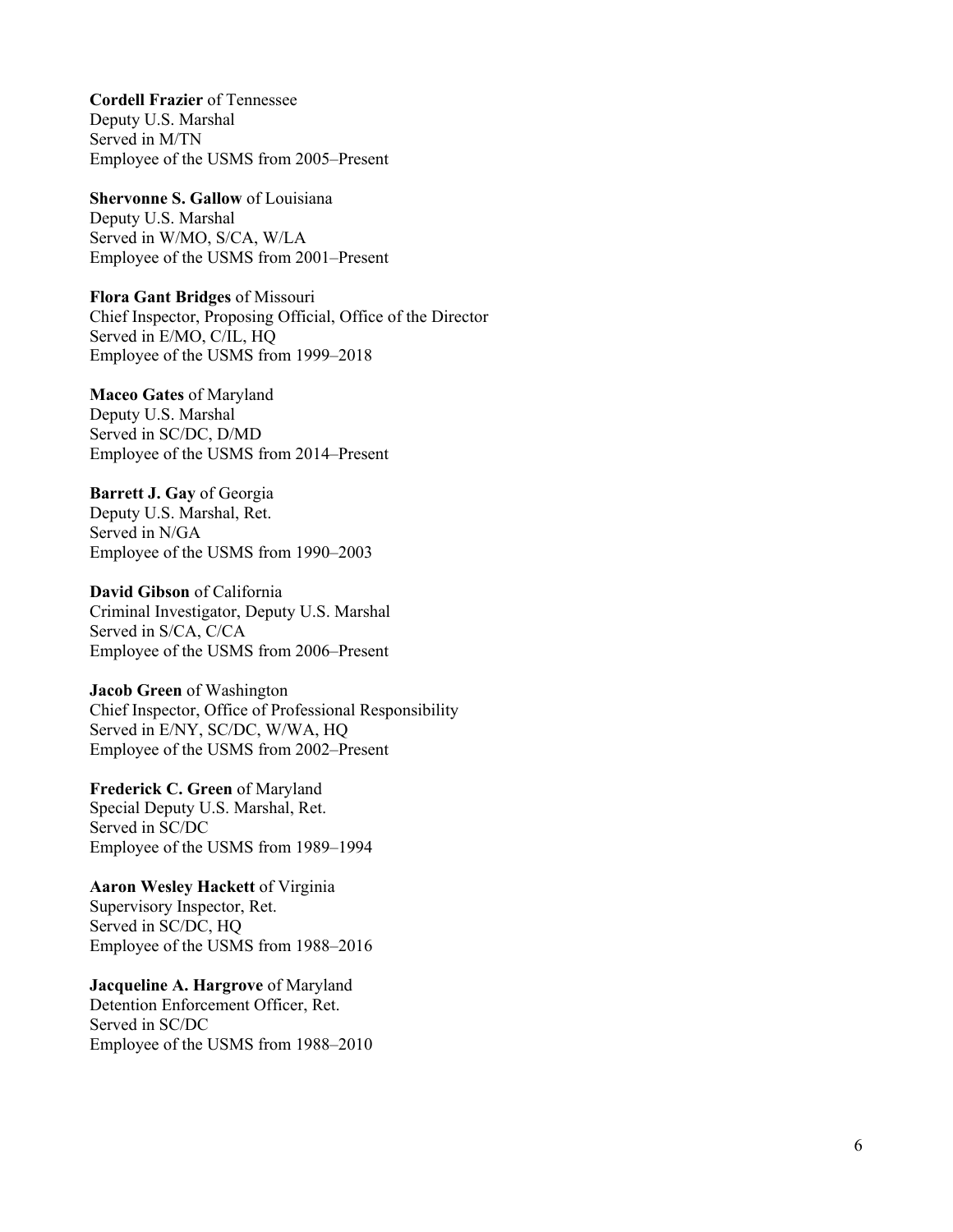**Keith Lawrence Harrington** of Illinois

Senior Inspector, Deputy U.S. Marshal, Ret. Served in C/IL, HQ Employee of the USMS from 1989 –2018

**Derek Haywood** of Virginia

Deputy U.S. Marshal Served in D/VT, E/VA, DC/DC Employee of the USMS from 2000 –Present

**Thomas Hedgepeth** of Maryland Chief Inspector, Office of Security, Safety and Health Served in SC/DC, HQ Employee of the USMS from 1991 –2017

**Regina Holsey** of Georgia Senior Inspector, Deputy U.S. Marshal, Ret. Served in N/GA, HQ Employee of the USMS from 1995 –2018

**Marc A. Howard** of Alabama Criminal Investigator, Deputy U.S. Marshal Served in S/AL, M/GA, E/TX Employee of the USMS from 2003 –Present

**Jeryl Isaac** of Virginia Senior Inspector, Deputy U.S. Marshal Served in S/CA, HQ Employee of the USMS from 2007 –Present

**Leila James** of Maryland Detention Enforcement Officer, Ret. Served in SC/DC Employee of the USMS from 1995 –2005

**Rameen Johnson** of Pennsylvania Deputy U.S Marshal, Ret. Served in SC/DC Employee of the USMS from 2005 –2010

**Fayette L. Jones** of Maryland Senior Inspector, Deputy U.S. Marshal, Ret . Served in SC/DC, HQ Employee of the USMS from 1994 –2018

**Sylvester Jones** of Maryland Assistant Director of the U.S. Marshals Service, Ret. Served in N/IL, D/VI, D/PR, N/GA, HQ Employee of the USMS from 1987 –2014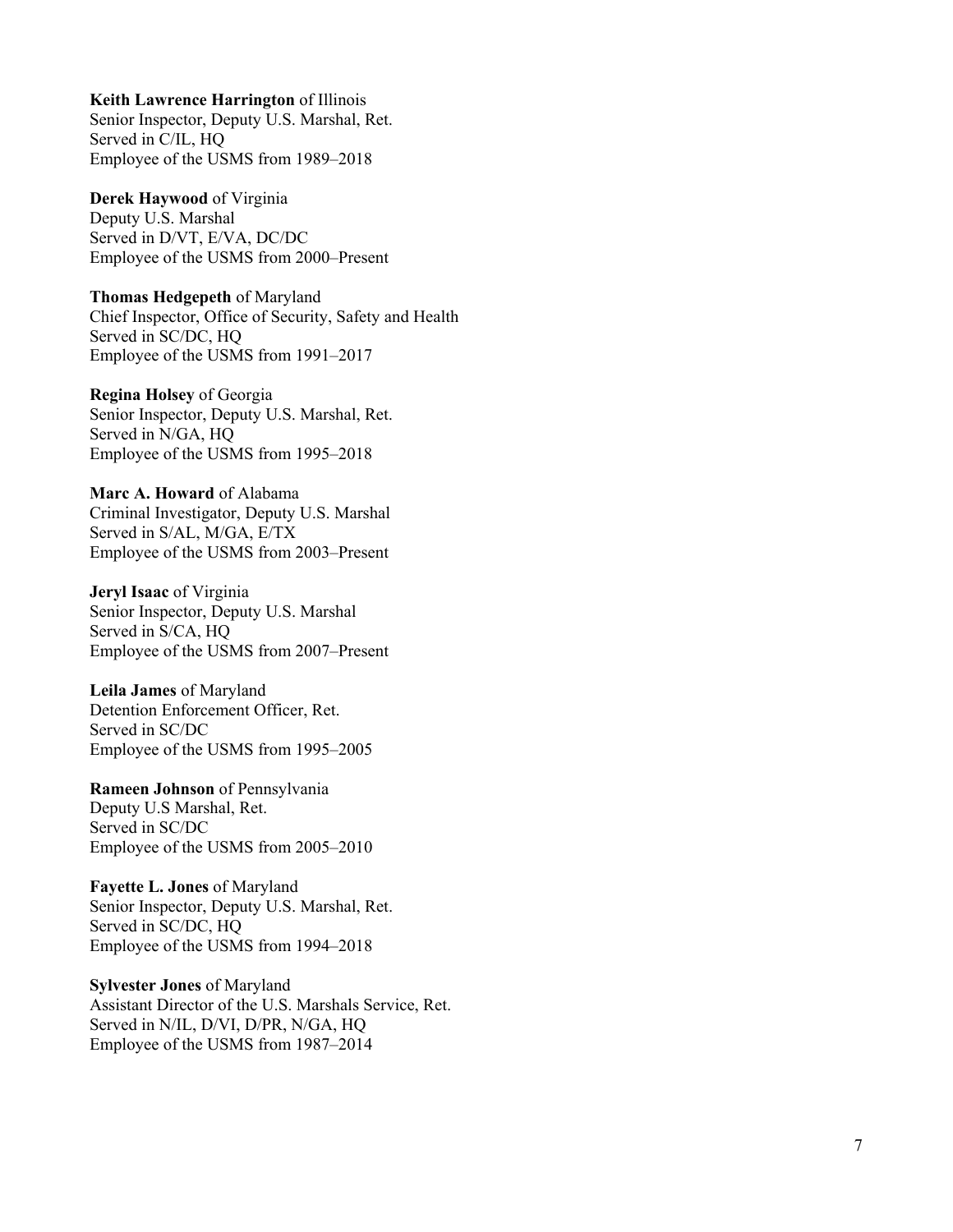**Tony Orlando Jordan** of South Carolina Deputy U.S. Marshal Served in D/AZ, D/SC Employee of the USMS from 2001 –Present

**Arthur L. Lloyd** of District of Columbia Deputy U.S. Marshal, Ret. Served in SC/DC, DC/DC Employee of the USMS from 1980 –2004

**Jerome Mack** of Texas Deputy U.S. Marshal Served in W/TX Employee of the USMS from 1995 –2009

**Jeffrey Malone** of Georgia Senior Inspector, Deputy U.S. Marshal, Ret. Served in SC/DC, N/GA, HQ Employee of the USMS from 1993 –2017

**Travis Marcus** of Maryland Detention Enforcement Officer, Ret. Served in SC/DC Employee of the USMS from 2011 –2012

**Sheldon Martin** of California Deputy U.S. Marshal Served in S/CA, E/WA Employee of the USMS from 2013 –Present

**Kevin Matthew** of Virginia Detention Enforcement Officer Served in SC/DC Employee of the USMS from 2008 –Present

**Shawn J. McMahon** of Texas Criminal Investigator, Deputy U.S. Marshal Served in N/IN, SC/DC, S/TX Employee of the USMS from 2000 –2011

**Charles L. McNeal** of New Jersey Chief Deputy U.S. Marshal, Ret. Served in N/CA, S/NY, D/NJ Employee of the USMS from 1979 –2003

**Charlie Northington** of Virginia Detention Enforcement Officer Served in DC/SC, D/MD, and E/VA Employee of the USMS from 2001 –Present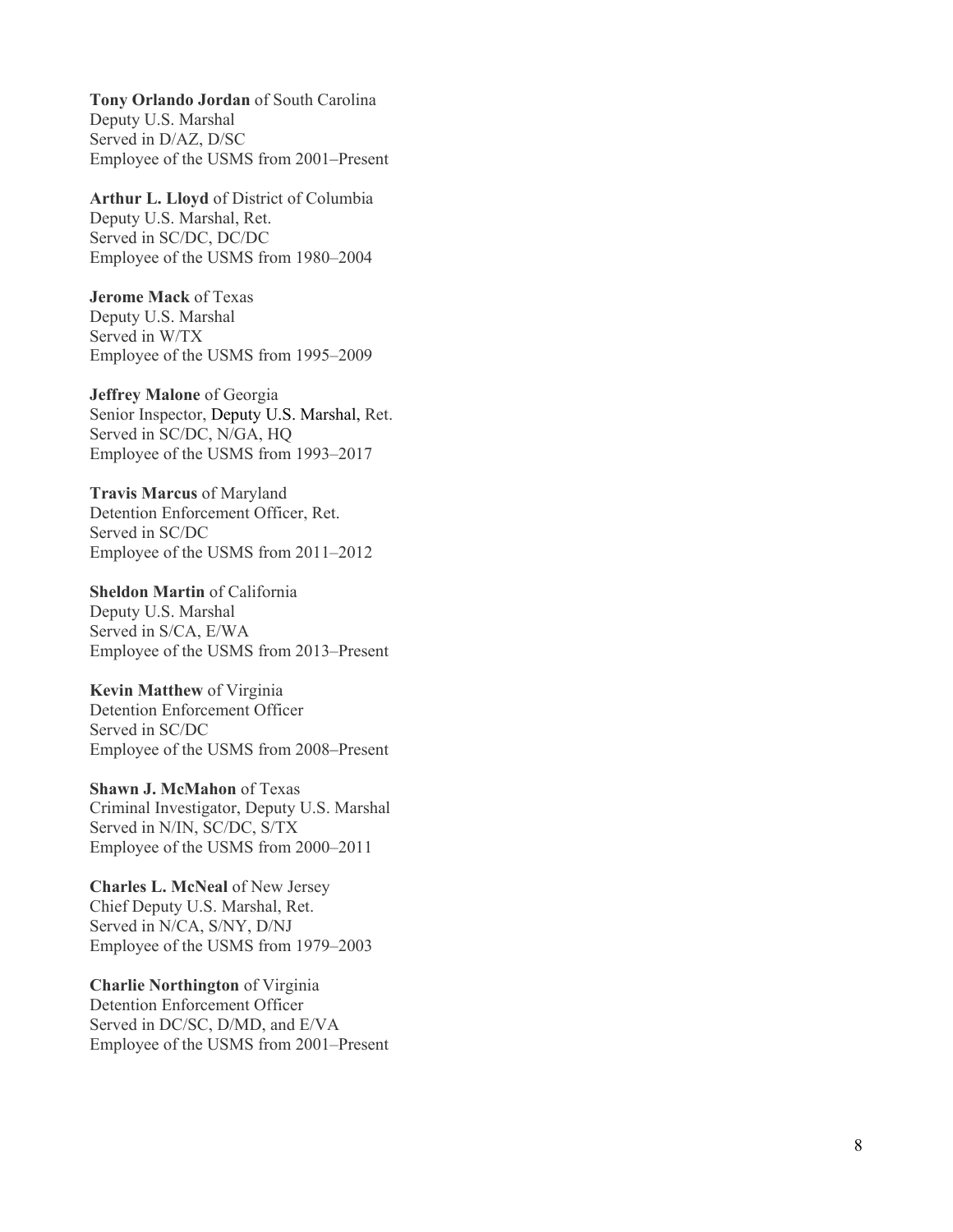**Anthony D. Parks** of Arizona Deputy U.S. Marshal Served in D/AZ Employee of the USMS from 1994 –2017

**Michael D. Parks** of Oklahoma Supervisory Deputy U.S. Marshal, Ret. Served in W/OK, SC/DC Employee of the USMS from 1994 –2006, 2012 –2017

**Juan P. Peterson** of New Jersey Senior Criminal Investigator, Deputy U.S. Marshal, Ret. Served in E/NY, E/PA Employee of the USMS from 1985 –1995

**Edith S. Pickens** Protective Intelligence Inspector, Ret. Served in E/MI, W/MI, HQ, N/GA Employee of the USMS from 1988 –2016

**Huey D. Pugh** of Texas Supervisory Deputy U.S. Marshal, Ret. Served in S/WV, E/AR, W/TN, HQ Employee of the USMS from 1990 –2016

**Paul P. Rivers** of Maryland Supervisory Deputy U.S Marshal, Ret. Served in S/NY, D/SC, SC/DC, D/MD Employee of the USMS from 1990 –2017

**Frederick J. Robinson, Jr.** of Virginia Assistant Chief Deputy U.S. Marshal, Ret. Served in C/CA, HQ, SC/DC Employee of the USMS from 1988 –2012

**Mariam Rodgers** of Washington Deputy U.S. Marshal Served in W/WA, HQ, N/GA Employee of the USMS from 1997 –Present

**Brian Sanders** of Ohio Senior Inspector, Deputy U.S. Marshal Served in W/TN, HQ Employee of the USMS from 2002 –Present

**Adam Savoie** of California Deputy U . S . Marshal, Ret. Served in S/CA, DC/DC Employee of the USMS from 2009 –2019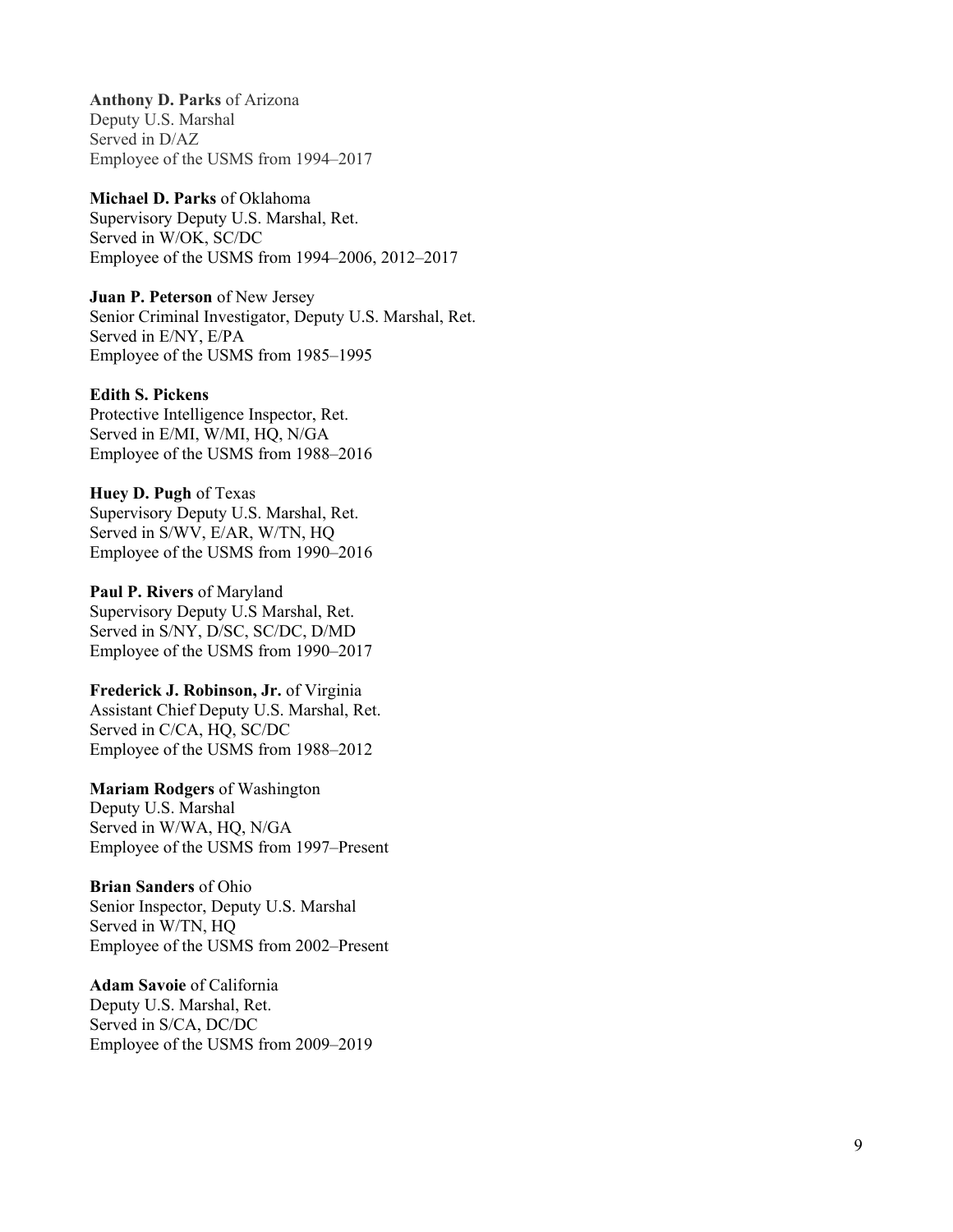**Jonathon Scott** of Maryland Senior Inspector, Deputy U.S. Marshal Served in S/NY, N/IL, E/NY, DC/DC Employee of the USMS from 2011 –Present

**Todd Singleton** of Maryland Supervisory Deputy U.S. Marshal, Ret. Served in SC/DC Employee of the USMS from 1994 –2017

**Avery Sirmans** of Georgia Deputy U.S. Marshal Served in N/GA Employee of the USMS from 2003 –Present

**Eric E. Smith** of Texas Supervisory Deputy U.S. Marshal, Ret. Served in N/TX Employee of the USMS from 1994 –2014

**Ingra Smith** of Tennessee Detention Enforcement Officer Served in M/NC, E/TN Employee of the USMS from 2001 –Present

**Kermit S. Smith** of California Senior Inspector, Deputy U.S. Marshal, Ret. Served in C/CA Employee of the USMS from 1984 –2008

**Otto Dethaniel Starks, II** of Florida Detention Enforcement Officer, Ret. Served in SC/DC, C/CA, M/FL Employee of the USMS from 1989 –2015

**Zack Stovall** of Oregon Witness Security Inspector, Ret. Served in W/OR Employee of the USMS from 1999 –2018

**Jonathan J. Stover** of Maryland Detention Enforcement Officer, Ret. Served in SC/DC Employee of the USMS from 1989 –2006

**Jose Manuel Tirado** of Florida Detention Enforcement Officer Served in SC/DC Employee of the USMS from 1995 –2018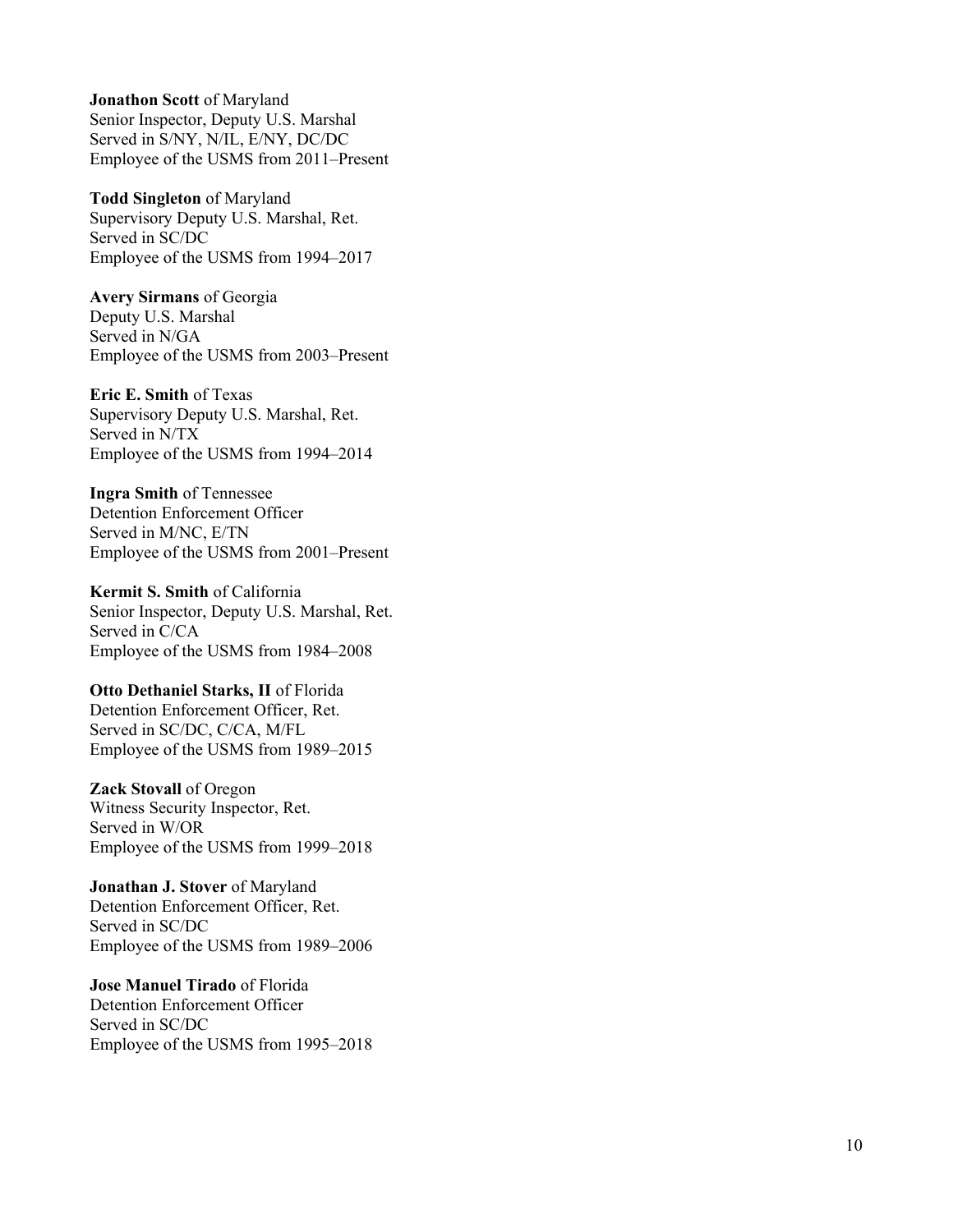**Douglas L. Tolliver** of South Carolina Deputy U.S. Marshal Served in DC/DC, E/VA, D/SC Employee of the USMS from 2007–Present

**Joseph E. Tolson** of Maryland Chief of Background Investigation and Adjudication Unit, Ret. Served in DC/DC, SC/DC, HQ Employee of the USMS from 1970–2001

**Shawn Travis** of Florida Deputy U.S. Marshal, Ret. Served in N/FL Employee of the USMS from 1996–2000

**G. Von Brown** of Maryland Special Deputy U.S. Marshal Served in SC/DC, DC/DC

Employee of the USMS from 1989–1999, 2011–2015

**Victor M. Washington** of Maryland. Detention Enforcement Officer, Ret. Served in SC/DC Employee of the USMS from 1993–2012

**Ronald Wells** of Florida Detention Enforcement Officer Served in SC/DC Employee of the USMS from 1988–2002

**Jeffrey K. Whitehead** of Virginia Detention Enforcement Officer Served in S/NY, E/VA Employee of the USMS from 2000–Present

**Charley L. Williams** of Missouri Deputy U.S. Marshal, Ret. Served in E/MO Employee of the USMS from 1998–2013

**Donald Williams** of California Supervisory Inspector Served in C/CA, E/VA, M/TN, D/NMI, N/CA, HQ Employee of the USMS from 1991–2017

**Howard Williams** of Maryland Supervisory Detention Enforcement Officer, Ret. Served in SC/DC Employee of the USMS from 1989–2013